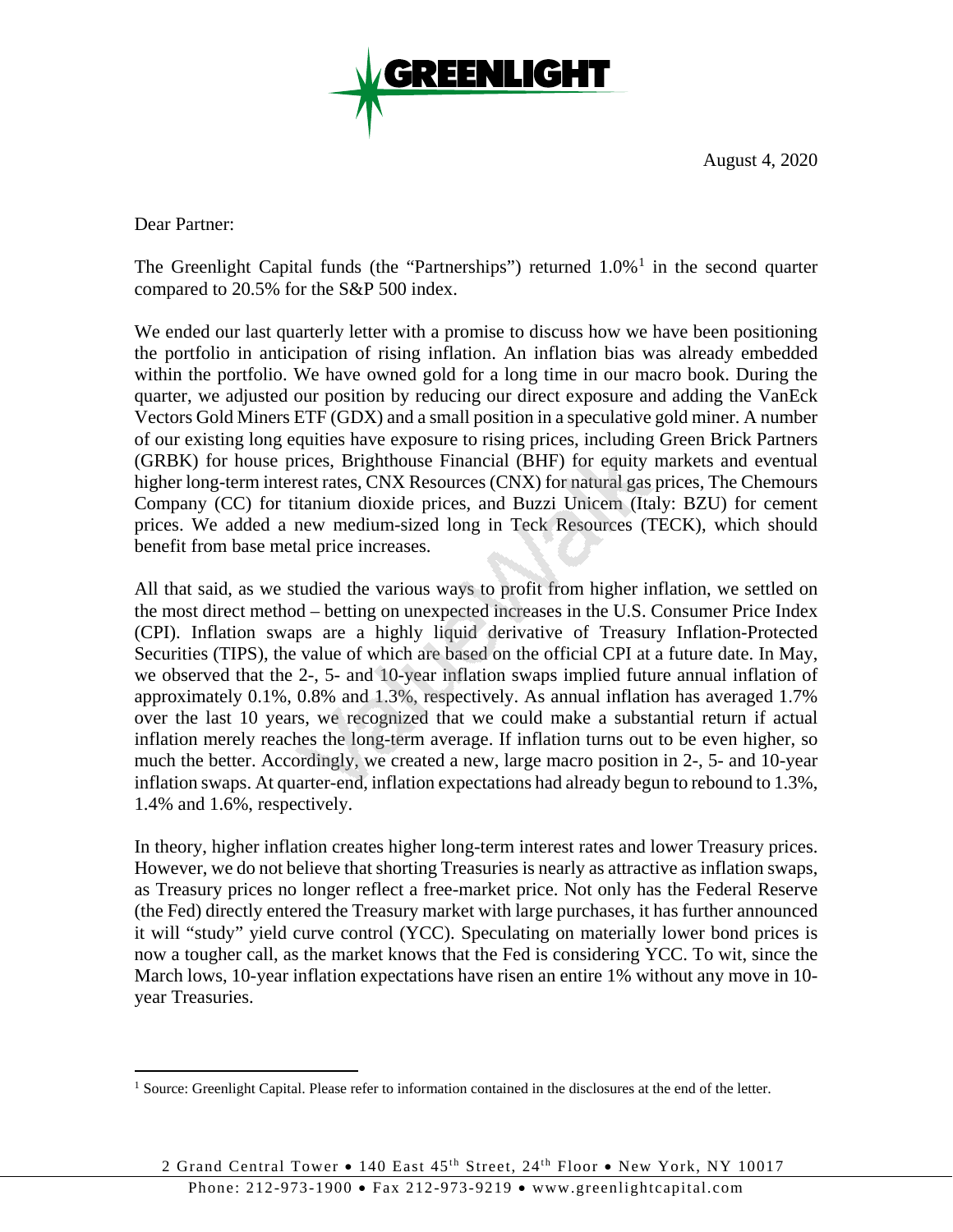We believe there are two important implications of this. First, we have negative real interest rates, which is triggering a weaker U.S. dollar and a rally in gold and gold stocks. Second, any calculation of long-term asset values that is tied to an assumption about long-term interest rates appears flawed, as the market is not setting the long-term interest rate. The Fed's intervention is analogous to when a company agrees to be taken over – once the takeover is announced, the share price becomes pinned near the deal price, and unless there is risk of the deal being derailed, the share price ceases to be impacted by changes in the company's fundamentals, the macro economy, or the prices of other stocks. Similarly, once the Fed indicated it is likely to control the yield curve, barring a large change in fundamentals, Treasuries are effectively pinned in a narrow range.

We believe the market groupthink that profitless growth stocks that trade at astronomical valuations, in part on the basis that interest rates are low, will be disrupted by rising inflation expectations even in the absence of a corresponding increase in Treasury yields. Other markets like Japan and Europe have long recognized that artificially-controlled long-term interest rates are no justification for stratospheric equity valuations.

We also added a new large equity position in Atlas Air Worldwide Holdings (AAWW) at an average price of \$36.28. AAWW operates the world's largest fleet of Boeing 747 freighters and is a sizable owner, operator and lessor of 767, 777 and 737 freighters.

Prior to COVID-19, approximately 50% of global airfreight was carried in the belly of passenger planes, mostly on long-haul international flights. With long-haul international passenger traffic down more than 90% year-over-year (and likely to be the last segment of passenger travel to recover), there is a historic shortage of airfreight capacity. After an initial surge in demand to ship Personal Protective Equipment ("PPE"), the market is transitioning back towards more traditional airfreight products such as electronics, capital goods, perishables and pharmaceuticals. Market shipping rates increased by over 100% year-overyear in the second quarter and are expected to remain strong. As a result, we expect AAWW to see significant growth in earnings per share in 2020 (from the \$5.24 it earned in 2019).

In response to the capacity shortage, some passenger widebodies are temporarily operating as freighters (nicknamed "preighters"), particularly to fulfill urgent PPE demand. However, due to lower cargo capacity, more cumbersome loading and unloading and similar overall trip costs, preighters cost roughly 2.5x as much per ton shipped compared to dedicated freighters. Preighter activity departing from China and Hong Kong has already declined by more than 50% since May as shipping rates have partially normalized. Over the next three years, we don't expect many large freighters to be either produced or converted from passenger service given the cost and lead-times involved.

While most of the increase in earnings will occur in AAWW's charter segment, AAWW also has attractive and substantial long-term contractual relationships serving DHL and Amazon, which stand to benefit from the growth in e-commerce and relatively steady business supporting the U.S. military. We acquired our shares at 0.54x Q1 2020 tangible

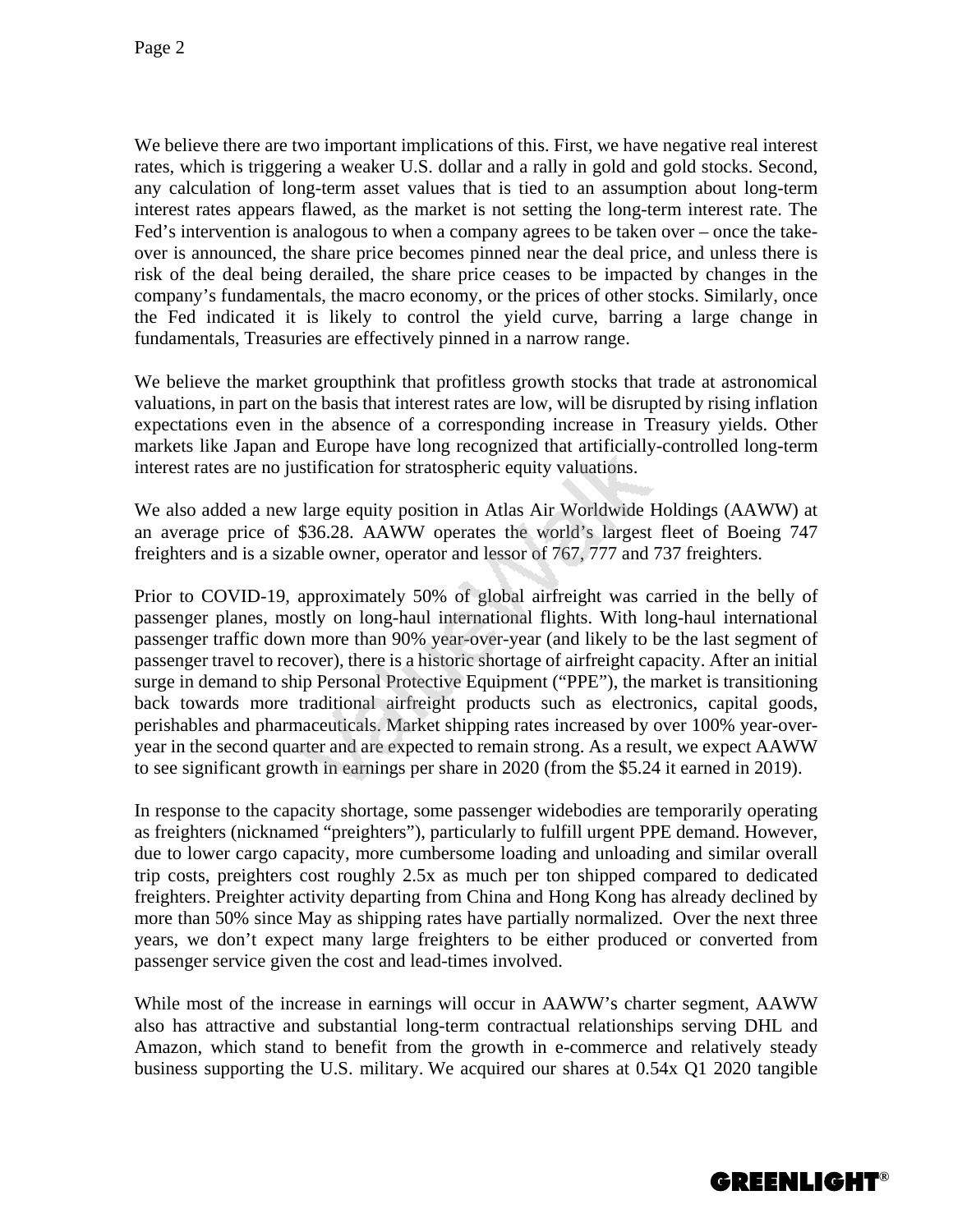book value and approximately 7x 2019 earnings that were achieved during much more competitive conditions. AAWW ended the quarter at \$43.03.

In 2010, we were pitched the idea that Wirecard (Germany: WDI) was a fraud.

At the time, the shares traded at about  $\bigoplus$  per share. We spent some time analyzing the situation but didn't get involved. In the following six years the stock went up 5x. After that, it went parabolic and went up another 5x in just 18 months. The shares peaked as the company was added into Germany's prestigious DAX 30 index.

On June 18 of this year, WDI's auditors disclosed that they couldn't find about  $\bigoplus$  billion of cash. In response to the apparent fraud, the shares lost about 99% of their value in a week. (We had a small short position.)

When a fraud like this is exposed, it's customary to ask, what were the signs?

In WDI's case, they were hiding in plain sight – which is to say, they weren't hiding at all. The German publication *Handelsblatt* wrote about the anomalies in March 2010. Other financial press, notably the FT, followed with an array of stories. There were many voices yelling "FRAUD!" at the top of their lungs.

Rather than investigate the fraud allegations, the auditors continued signing the annual financial statements. The German authorities launched a criminal investigation into the relationship between short-sellers and the press and, for a time, they restricted short-selling of the stock. The sell-side analysts following the stock refused to engage in any real analysis of the controversy and instead weighed in with mostly "Buy" recommendations and astronomical price targets.

To paraphrase one observer, "The bears believe there is fraud and the bulls believe there will be a short squeeze."

The current regulatory regime has a policy of not doing much about fraud, because taking strong action will hurt the shareholders, who would become the real victims. The problem with this thinking is that not policing deception allows small frauds like WDI in 2010 to become national embarrassment-sized frauds like WDI in 2020. The shareholder losses aren't just deferred, they grow exponentially (in WDI's case, by 25x).

Of course, this brings us to Tesla (TSLA).<sup>[2](#page-2-0)</sup> A couple years ago, Elon Musk engaged in the most blatant securities manipulation in recent memory. In response, the SEC slapped him on the wrist with a trivial fine and SEC Chairman Clayton declared:



<span id="page-2-0"></span><sup>&</sup>lt;sup>2</sup> We are using a disproportionate amount of this letter to discuss TSLA relative to its current weighting in our portfolio, just because we find the situation fascinating.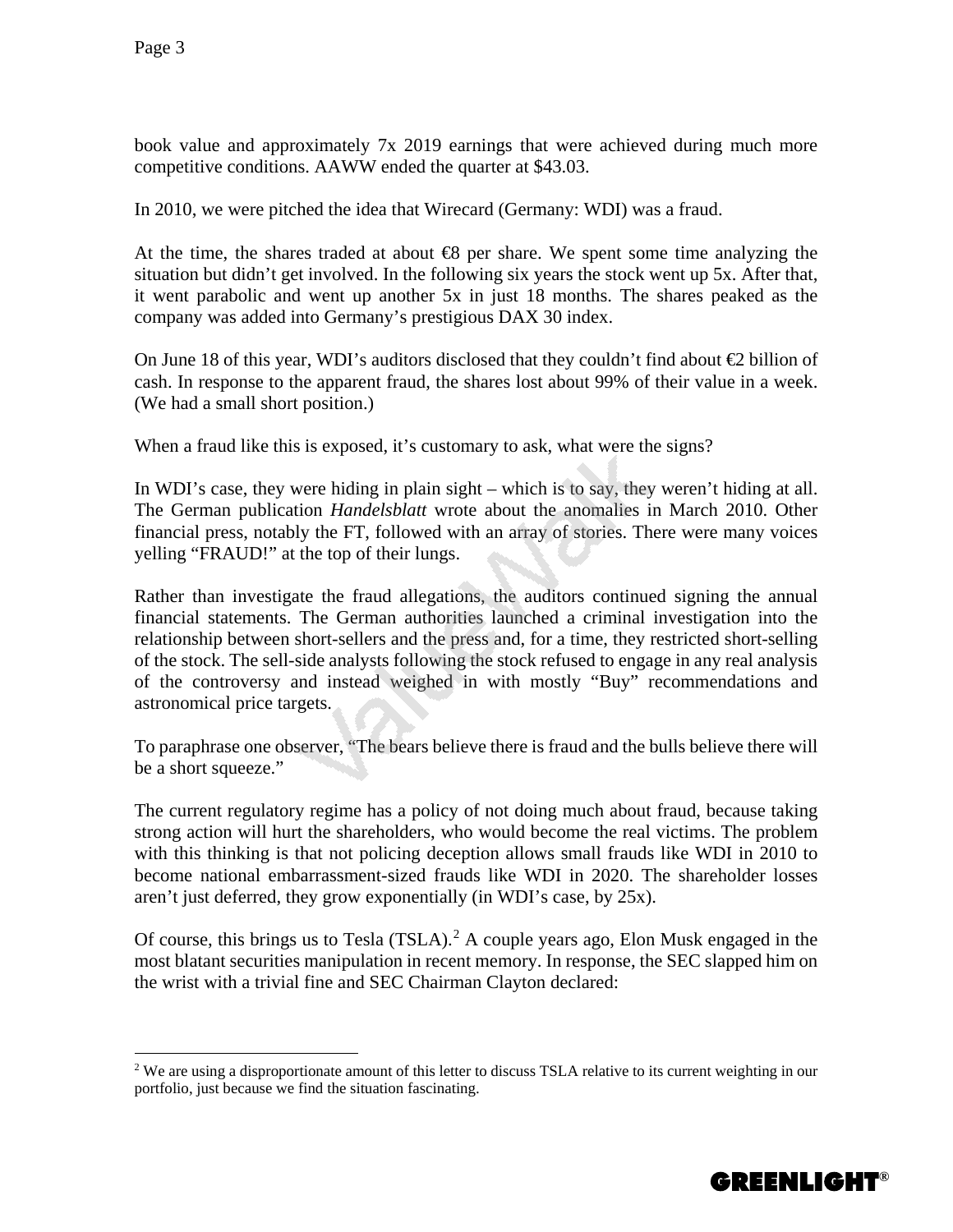It often is the case that the interests of ordinary shareholders – who had no involvement in the misconduct – are intertwined with the interests of offending officials and the company. For example, corporate fines often are financed with funds that could otherwise benefit shareholders, *and the skills and support of certain individuals may be important to the future success of a company* [emphasis added].

The potential shareholder loss due to TSLA unravelling is substantially larger today than when Clayton said this.

There are so many examples of TSLA abusing its stakeholders that we could write about them for pages every quarter. For the sake of space, we will talk about just one that has not received a lot of attention.

There have been more than a hundred documented incidents where drivers have reported that Teslas have sudden unintended acceleration (SUA). It is generally believed that SUA results from driver error for most cars. However, according to a study by Dr. Ronald A. Belt, $3$  there is a problem with how a Tesla's braking system interacts with its battery regeneration system. The result is that, in certain instances, pressing the brake pedal causes the vehicle to accelerate, and the harder the driver presses the brake, the faster it accelerates. In January, the National Highway Traffic Safety Administration (NHTSA) announced it would investigate the SUA complaints. TSLA, as per custom, denies there is a problem. The reality is that the more technologically sophisticated products become, with complex, intertwined hardware and software systems, the more difficult it is to design them for universal adoption in real-world large scale deployments. The issue may be that the combined software/hardware problem may not be easily fixable. In a way, it's a similar problem to what Boeing encountered with its new 737 MAX. And as Boeing showed, doing the *right thing* and recalling a defective product can be financially ruinous to the company and career-ending for management. TSLA's management cannot be trusted to do this on their own. Rather, it is up to the NHTSA to perform its statutory mandate and order a recall of any Teslas that have safety-related defects.

The latest driver of TSLA's parabolic move is speculation about its inclusion in the S&P 500 index. By rule, until a company is profitable for a year, including in its most recent quarter, it isn't eligible to be in the S&P 500. Through what appears to be sheer abuse of the accounting rules, TSLA has now contrived reported profits to make it technically eligible. In addition to its routinely questionable accounting maneuvers, $4$  Tesla appeared to defer employee compensation, depreciation expense on its new plant in China, and research and development spending.



<span id="page-3-0"></span> <sup>3</sup> <https://www.autosafety.org/wp-content/uploads/2015/03/Tesla-Regen-Brakes-and-Sudden-Acceleration.pdf>

<span id="page-3-1"></span><sup>4</sup> TSLA's accounting for accounts receivable, warranty reserves, residual value guarantees, deferred revenue recognition and currency translation are all questionable (at best) practices for which TSLA provides no answers and bullish analysts refuse to seriously discuss.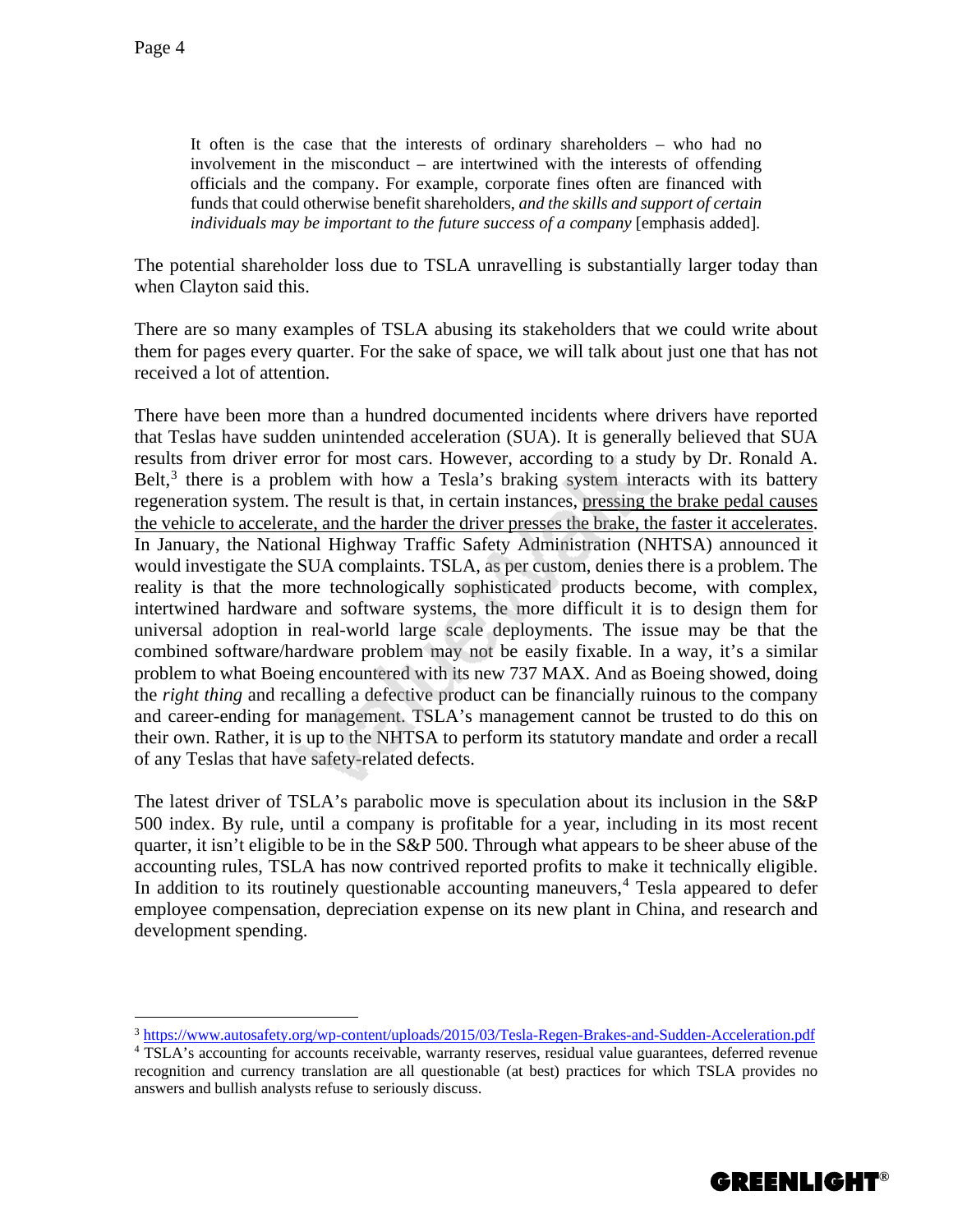However, the most notable development in the last two quarters came from the enormous increase in sales of regulatory credits. Historically, TSLA's accounting for regulatory credits included the following sentence:

We recognize revenue on the sale of automotive regulatory credits *at the time control of the regulatory credits is transferred to the purchasing party* [emphasis added] as automotive revenue in the consolidated statement of operations.

However, in the Q1 '20 10-Q, Tesla removed this language.<sup>[5](#page-4-0)</sup>

In both the March and June quarters, TSLA sharply increased its recognition of regulatory credits. The company reported regulatory credit sales of \$782 million in the first half of 2020, compared to \$594 million in all of 2019. Historically, TSLA received cash for regulatory credit sales, but this year they have piled up in accounts receivable. TSLA's primary customer for these credits (and exclusive customer in Europe, where most of the credits are generated) is Fiat Chrysler (FCA), yet TSLA's recognition of regulatory credits seems inconsistent with FCA's recognition of expenses for regulatory credits – FCA recognized €327 million (around \$370 million) of regulatory credits in the first half of 2020, or less than half of TSLA's total. Historically, FCA's accruals closely matched TSLA's revenue recognition. Moreover, the increase was in the face of TSLA delivering far fewer cars in Europe in the first half of 2020. TSLA reported total GAAP earnings of \$120 million so far in 2020, which would have surely been negative without the regulatory credit overaccrual.

We question whether TSLA's accounting, which does not appear to correspond to the creation of regulatory credits through auto sales, transfers of those credits to a counterparty nor payment for those credits, conforms to GAAP accounting.

We suspect that TSLA changed its accounting policy during a non-audited quarter to manipulate eligibility in the S&P 500 index. The consensus is that S&P will add TSLA to the S&P 500 index at the next opportunity with a large weighting, forcing millions of passive investors to sell the other 499 stocks to make room for TSLA at whatever the price du jour. We think the S&P 500 Index Committee has a tough decision to make as to how to respond to being gamed like this.

As with WDI and the DAX, we expect the TSLA parabola to end around the speculated inclusion in the prestigious S&P 500 index.

While we take a value-oriented approach, our investing style is not a closet index of long value and short growth. We look for security-specific differences of opinion and hope to capitalize on being right and the market eventually seeing it our way.



<span id="page-4-0"></span> <sup>5</sup> Further confusing the situation, the language reappeared in the Q2 '20 10-Q.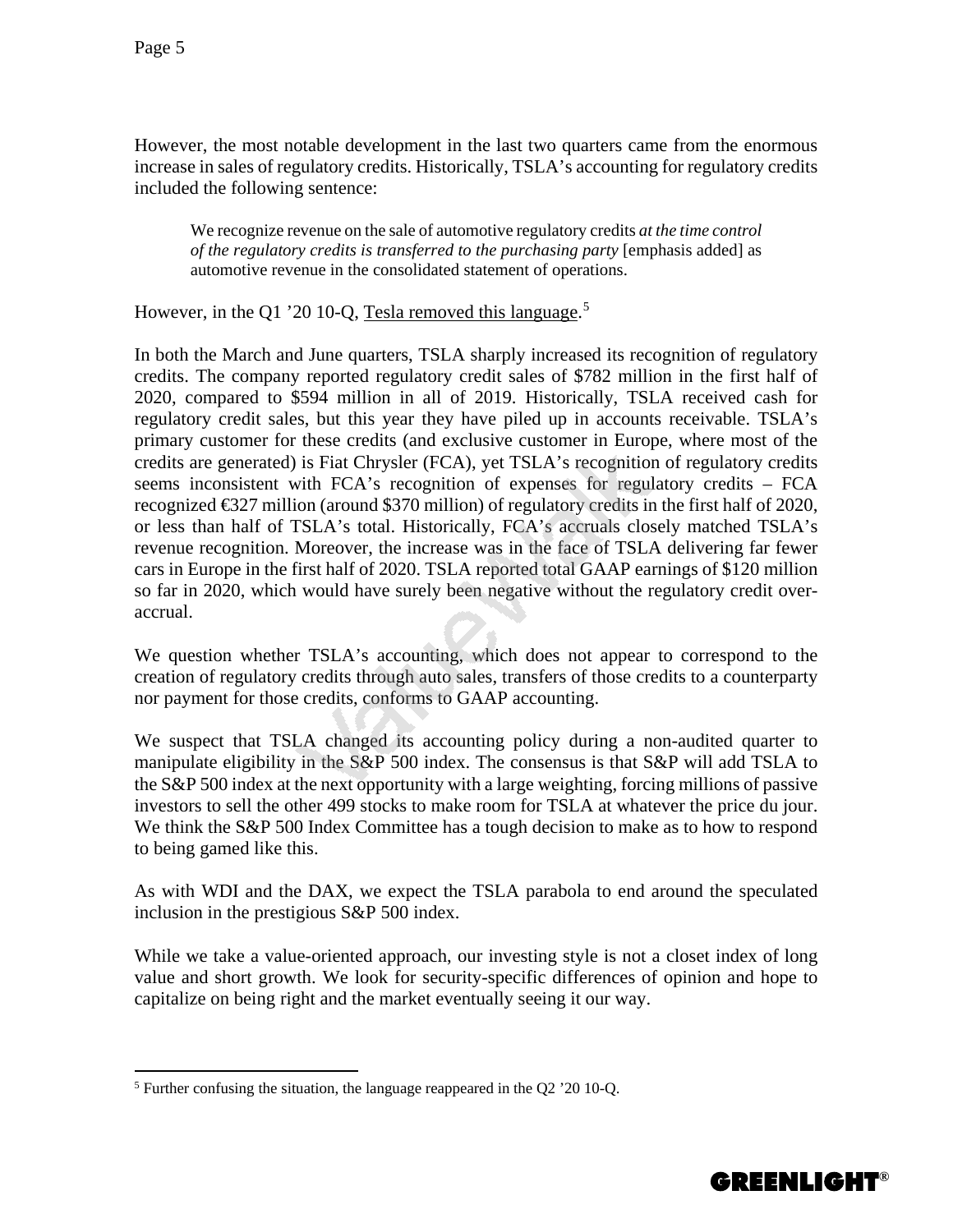Take BHF, for example. In 2017, we bought the company at a \$6 billion valuation. At the time, the consensus view was the company would have trouble transferring "adjusted" earnings into GAAP earnings and wouldn't be able to return capital to shareholders until 2020. Fast forward to today: the company has since generated \$6 billion of retained earnings, while repurchasing 22% of its shares. In response, the market now values the company at about \$2.5 billion.

In May, the company demonstrated that it had effectively hedged the first quarter's market turbulence. Due to a large hedging gain, the company reported \$47 per share in quarterly earnings. Yes, BHF earned more than the entire price of the company in a single quarter. Moreover, it bought back 12% of the outstanding stock at depressed prices. Despite all of this and a rapidly rebounding S&P 500, BHF stock only advanced from \$24.17 to \$27.82 during the quarter, leaving it down 29% for the year. During the quarter, the shares barely outperformed the company's bonds maturing in 2027, which now yield 3.3% – although the equity languished, the credit markets have reversed any pandemic-induced concerns. Perhaps we just need Dave Portnoy to select "B", "H", "F" out of his bag of Scrabble tiles.<sup>[6](#page-5-0)</sup>

We understand that book value and GAAP earnings are problematic metrics for BHF. There is a change of accounting pending next year that we expect will take out a chunk of the book value, but at a price to book ratio of 0.16x, this should not be a risk to the stock price. In addition, there is a mismatch between the GAAP accounting for hedges and the risks being hedged. As a result, we expect a large loss in the second quarter, as some of the hedge gains will be reversed due to improving market conditions – just as the first quarter resulted in record GAAP income.

Like many companies, BHF provides "adjusted" earnings that take into account the problems with GAAP accounting. On that basis, its P/E ratio is 3.3x. Management has targeted a goal of repurchasing \$1.5 billion of stock by the end of 2021. It has \$636 million to go. At current prices, this implies the company will retire an additional 23% of the stock over the next 18 months.

We exited a position in Adient with a 50% loss over two years. The management was well on its way to executing a successful turnaround when COVID-19 hit. The unexpected macro event has clearly impaired the near-term opportunity, so we exited. We also exited Altice USA with a 36% gain over two years. The company executed on cost-cutting and growth strategies and repurchased a significant amount of shares at attractive prices. We sold over concern about the 2020 advertising environment and potential broadband regulations.

Bryan Nowicki left in the second quarter to pursue an opportunity at a start-up fund. We thank him for his contributions and wish him well.

We added a couple of new partners the old-fashioned way. While we have historically avoided pair trades, we celebrated as Jason and his wife Kelli welcomed twins Rylie Dawn



<span id="page-5-0"></span> <sup>6</sup> This is a fun video: [https://twitter.com/stoolpresidente/status/1274076383615090688.](https://twitter.com/stoolpresidente/status/1274076383615090688)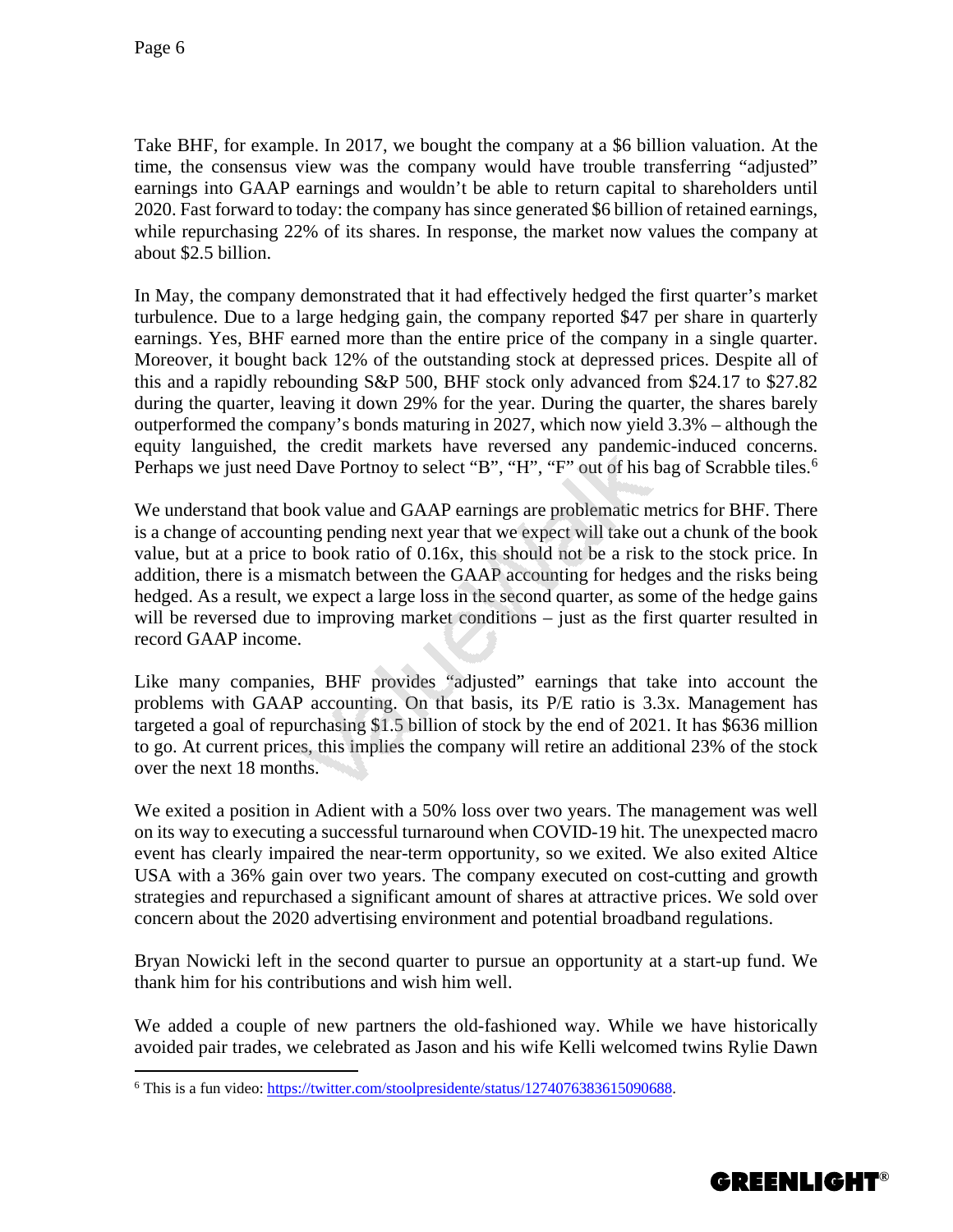and Sloane Bari Lewis on May 6. The girls are named for their late grandfather, Don Barry Lewis. If you twist Jason's arm, he just might be willing to share photos of the identical cuties with you. Congratulations to the Lewis family!

At quarter-end, the largest disclosed long positions in the Partnerships were AerCap Holdings, Atlas Air Worldwide Holdings, Brighthouse Financial, Green Brick Partners and VanEck Vectors Gold Miners ETF. The Partnerships had an average exposure of 123% long and 68% short.

*"I am involved in the stock market, which is fun and, sometimes, very painful."*

– Regis Philbin (former Greenlight intern)

Best Regards,

Greenlight Capital

Greenlight Capital, Inc.